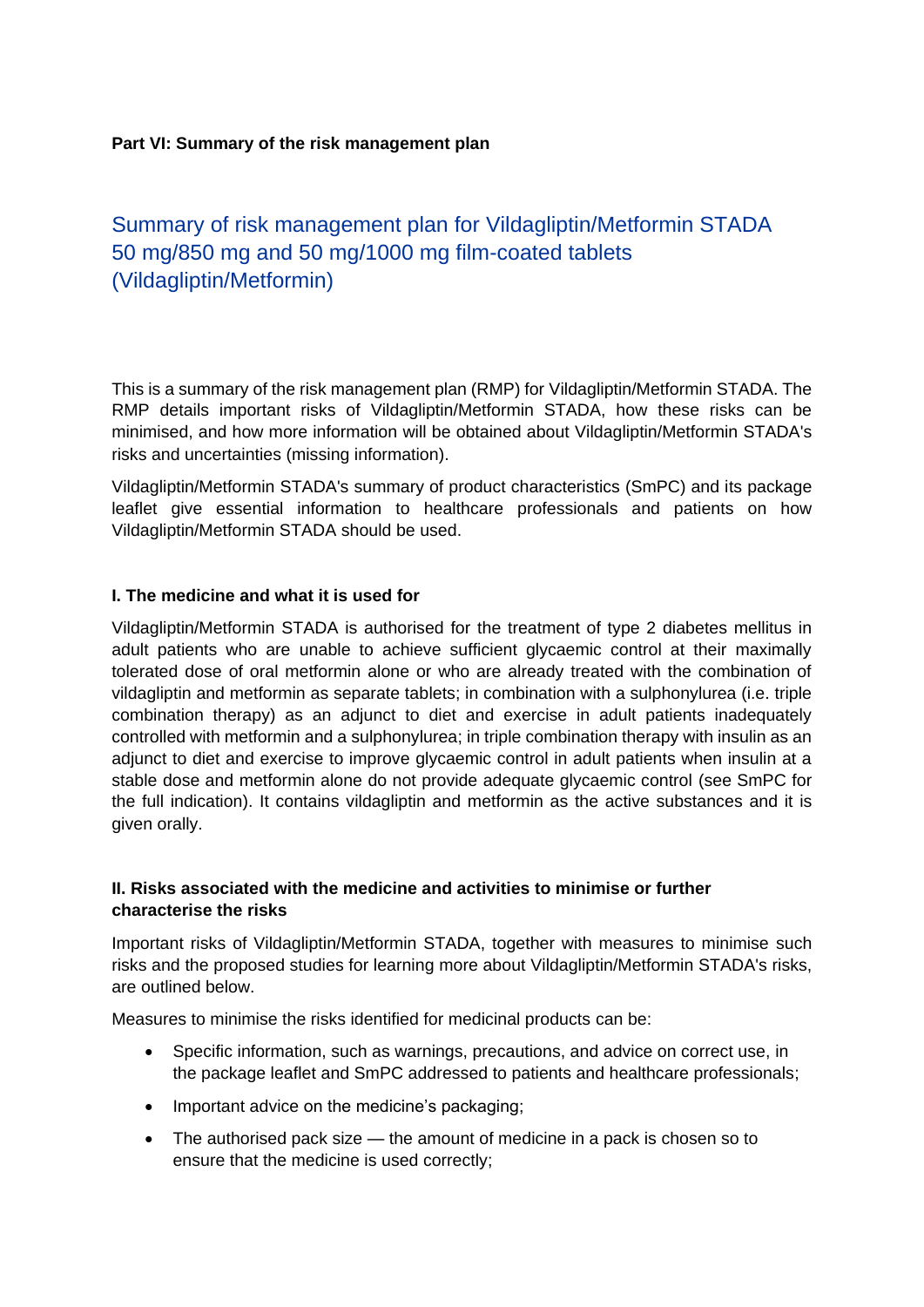• The medicine's legal status — the way a medicine is supplied to the patient (e.g. with or without prescription) can help to minimise its risks.

Together, these measures constitute *routine risk minimisation* measures.

If important information that may affect the safe use of Vildagliptin/Metformin STADA is not yet available, it is listed under 'missing information' below.

# *II.A List of important risks and missing information*

Important risks of Vildagliptin/Metformin STADA are risks that need special risk management activities to further investigate or minimise the risk, so that the medicinal product can be safely taken. Important risks can be regarded as identified or potential. Identified risks are concerns for which there is sufficient proof of a link with the use of Vildagliptin/Metformin STADA. Potential risks are concerns for which an association with the use of this medicine is possible based on available data, but this association has not been established yet and needs further evaluation. Missing information refers to information on the safety of the medicinal product that is currently missing and needs to be collected (e.g. on the long-term use of the medicine);

| <b>Summary of safety concerns</b> |                                                                                                                                                                                                                                                                                                                              |
|-----------------------------------|------------------------------------------------------------------------------------------------------------------------------------------------------------------------------------------------------------------------------------------------------------------------------------------------------------------------------|
| Important identified risks        | Transaminase elevation and drug-induced liver injury<br>$\bullet$<br>(DILI)<br>Angioedema<br>Acute pancreatitis<br>Lactic acidosis<br><b>Skin lesions</b><br>Hypoglycaemia<br>٠                                                                                                                                              |
| Important potential risks         | Serious infections<br>$\bullet$<br>Cardiac events in congestive heart failure (NYHA<br>$\bullet$<br>functional class III) patients<br>Muscle events/myopathy/rhabdomyolysis, in<br>$\bullet$<br>particular with current statin use<br>Neuropsychiatric events<br>٠<br><b>Breast cancer</b><br>Pancreatic cancer<br>$\bullet$ |
| Missing information               | Gender incidence/frequency differences<br>$\bullet$<br>Patients with severe hepatic impairment<br>$\bullet$<br>Patients with compromised cardiac function (NYHA<br>$\bullet$<br>functional class IV)<br>Pregnancy                                                                                                            |

# *II.B Summary of important risks*

The safety information in the proposed Product Information is aligned to the reference medicinal product.